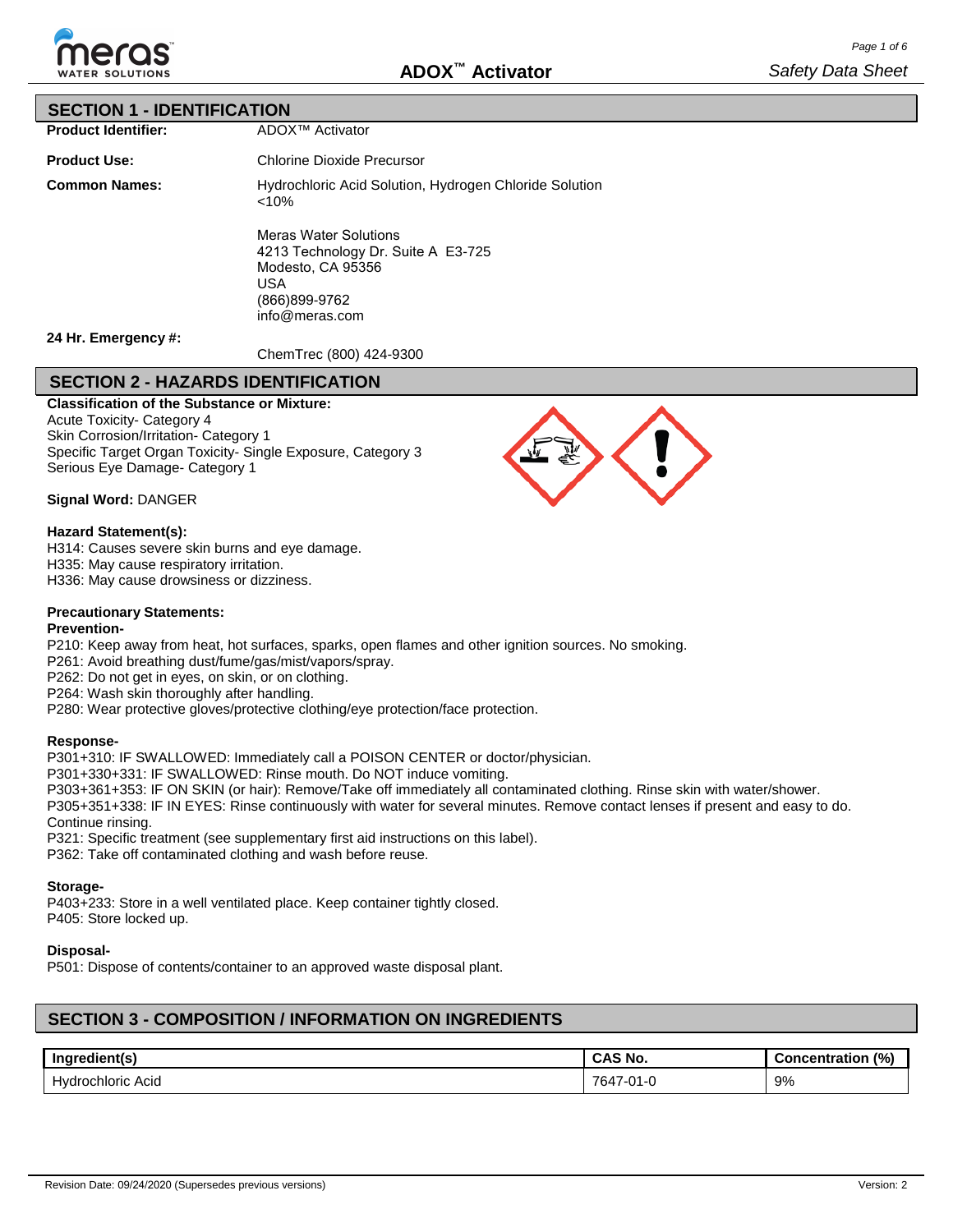

| <b>SECTION 4 - FIRST-AID MEASURES</b>                                         |                                                                                                                                                                                                                                              |
|-------------------------------------------------------------------------------|----------------------------------------------------------------------------------------------------------------------------------------------------------------------------------------------------------------------------------------------|
| Inhalation:                                                                   | Remove to fresh air. If not breathing, give artificial respiration. If breathing is difficult, give<br>Oxygen. Get medical attention immediately.                                                                                            |
| <b>Skin Contact:</b>                                                          | In case of contact, immediately flush skin with plenty of water for at least 15 minutes while<br>removing contaminated clothing and shoes. Wash clothing before reuse. Thoroughly clean shoes<br>before reuse. Call a physician immediately. |
| Eye Contact:                                                                  | Flush with large amounts of water for at least 15 minutes, lifting upper and lower lids<br>occasionally. Remove contact lenses is present and easy to do so. Seek immediate medical<br>attention.                                            |
| Ingestion:                                                                    | DO NOT INDUCE VOMITING! Give large quantities of water or milk, if available. Never give<br>anything by mouth to an unconscious person. Get medical attention immediately.                                                                   |
| <b>Most Important Symptoms And</b><br><b>Effects, Both Acute And Delayed:</b> | The most important known symptoms and effects are described in the labelling (see Section 2)<br>and/or Section 11.                                                                                                                           |
| Indication Of Any Immediate<br><b>Medical Attention And Special</b>           |                                                                                                                                                                                                                                              |

**Treatment Needed:** No data available.

| <b>SECTION 5 - FIRE-FIGHTING MEASURES</b>                                       |                                                                                                                                                                                                                                                                                                            |  |  |  |  |
|---------------------------------------------------------------------------------|------------------------------------------------------------------------------------------------------------------------------------------------------------------------------------------------------------------------------------------------------------------------------------------------------------|--|--|--|--|
| <b>Suitable Extinguishing Media:</b>                                            | Water Spray<br>Neutralize with soda ash or slake lime.                                                                                                                                                                                                                                                     |  |  |  |  |
| <b>Special Hazards Arising From The</b><br><b>Substance Or Mixture:</b>         | Extreme heat or contact with metals can release flammable Hydrogen gas.                                                                                                                                                                                                                                    |  |  |  |  |
| <b>Special Protective Equipment And</b><br><b>Precautions For Firefighters:</b> | Firefighters should wear full-face, self-contained breathing apparatus.<br>If incinerated, may release toxic fumes.<br>Use water spray to cool unopened containers.<br>Structural firefighter's protective clothing is ineffective for fires involving Hydrochloric Acid.<br>Stay away from ends of tanks. |  |  |  |  |

# **SECTION 6 - ACCIDENTAL RELEASE MEASURES**

| <b>Personal Precautions, Protective</b><br><b>Equipment, And Emergency</b><br><b>Procedures:</b> | Use personal protective equipment.<br>Isolate hazard area.<br>Keep unnecessary and unprotected personnel from entering.<br>Ventilate area of leak or spill.                                                                                                                                                                                                                                                                        |
|--------------------------------------------------------------------------------------------------|------------------------------------------------------------------------------------------------------------------------------------------------------------------------------------------------------------------------------------------------------------------------------------------------------------------------------------------------------------------------------------------------------------------------------------|
| <b>Environmental Precautions:</b>                                                                | Prevent further release (leakage/spillage) if safe to do so.<br>Do not allow product to enter drains.<br>Do not allow to drain to environment.<br>Do not flush to sewer.<br>US Regulations (CERCLA) require reporting spills and releases to soil, water and air in excess<br>of reportable quantities. The toll free number for the US Coast Guard National Response Center<br>is (800) 424-8802.<br>Dilute with plenty of water. |
| <b>Methods And Materials For</b><br><b>Containments And Cleaning Up:</b>                         | Neutralize with alkaline material (soda ash, lime,) then absorb with an inert material (e.g.,<br>vermiculite, dry sand, earth,) and place in a chemical waste container.<br>Do not use combustible materials, such as saw dust.<br>Ensure adequate ventilation.                                                                                                                                                                    |
| <b>Reference To Other Sections:</b>                                                              | See Section 7 for information on safe handling.<br>See Section 8 for information on personal protection equipment.<br>See Section 13 for information on proper disposal.                                                                                                                                                                                                                                                           |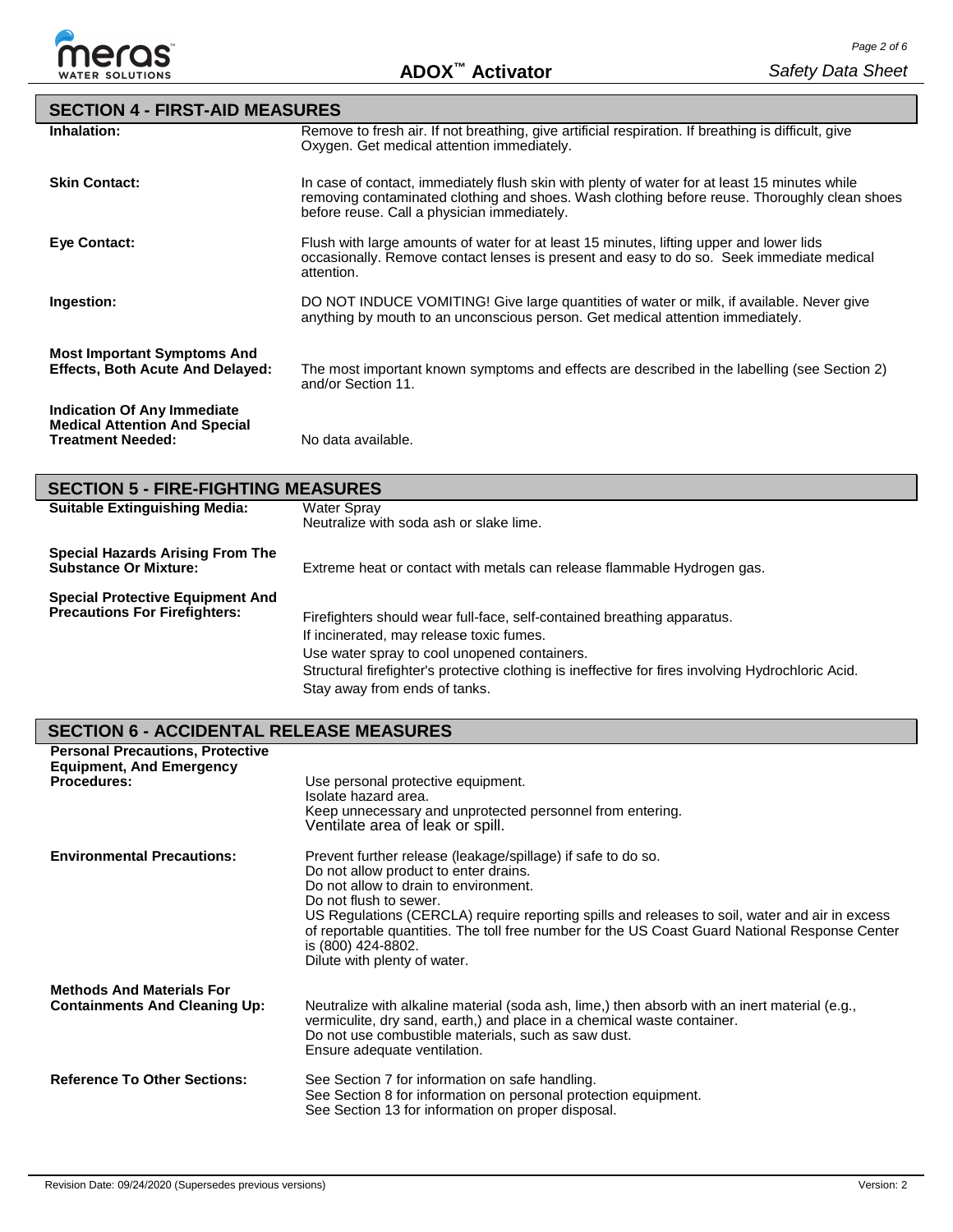

### **SECTION 7 - HANDLING AND STORAGE**

| <b>Handling Precautions:</b> | Avoid contact with eyes, skin, or clothing.<br>Use approved containers only.<br>Keep containers closed when not in use.<br>Do not expose containers to open flame or excessive heat.<br>Do not puncture or drop containers.<br>Handle with care and avoid spillage on the floor.<br>Keep material out of reach of children.<br>Keep material away from incompatible materials.<br>Wash hands thoroughly after handling.<br>Ensure adequate ventilation.<br>When diluting, the acid should always be added slowly to water and in small amounts. Never use<br>hot water and never add water to the acid.<br>When opening metal containers, use non-sparking tools because of the possibility of Hydrogen<br>gas being present. |
|------------------------------|-------------------------------------------------------------------------------------------------------------------------------------------------------------------------------------------------------------------------------------------------------------------------------------------------------------------------------------------------------------------------------------------------------------------------------------------------------------------------------------------------------------------------------------------------------------------------------------------------------------------------------------------------------------------------------------------------------------------------------|
| <b>Storage Requirements:</b> | Keep container tightly closed.<br>Store in a cool, dry, well-ventilated place.<br>Do not store in direct sunlight.                                                                                                                                                                                                                                                                                                                                                                                                                                                                                                                                                                                                            |
| Incompatible Materials:      | A strong mineral acid, concentrated Hydrochloric Acid is highly reactive with strong bases,<br>metals, metal oxides, hydroxides, amines, carbonates, and other alkaline materials. Incompatible<br>with materials such as cyanides, sulfides, sulfites, and Formaldehyde.                                                                                                                                                                                                                                                                                                                                                                                                                                                     |

### **SECTION 8 - EXPOSURE CONTROLS / PERSONAL PROTECTION**

| <b>Exposure Limits:</b> |  |
|-------------------------|--|
|-------------------------|--|

| Component(s)      | CAS No.   | OSHA                                      |                                                    |             | <b>NIOSH</b>          |                                       | <b>ACGIH</b>                                |                                                    |
|-------------------|-----------|-------------------------------------------|----------------------------------------------------|-------------|-----------------------|---------------------------------------|---------------------------------------------|----------------------------------------------------|
| Hydrochloric acid | 7647-01-0 | PEL<br>$0.3$ ppm<br>$0.45 \text{ mq/m}^3$ | <u>Ceiling</u><br>$2$ ppm<br>2.9 mg/m <sup>3</sup> | <u>STEL</u> | REL<br>5 ppm<br>ma/mª | Ceiling<br>5 ppm<br>ma/m <sup>3</sup> | <u>TLV</u><br>2 ppm<br>$2.9 \text{ ma/m}^3$ | <u>Ceiling</u><br>2 ppm<br>$2.9 \,\mathrm{mg/m^3}$ |

#### **Engineering Controls:**

All ventilation should be designed in accordance with OSHA standard (29 CFR 1910.94).

Use local exhaust at filling zones and where leakage and dust formation is probable. Use mechanical (general) ventilation for storage areas.

Use appropriate ventilation as required to keep Exposure Limits in Air below TLV & PEL limits.

#### **Personal Protective Equipment:**

All safety equipment should be tested and approved under appropriate government standards such as NIOSH (US) or EN 166 (EU). Type of protective equipment should be selected based on concentration amount and conditions of use of this material. Full-face vapor respirator may be required as backup to engineering controls when proper engineering controls are not in place to keep TLV and PEL limits below defined thresholds. Respiratory protection must comply with 29 CFR 1910.134.

#### Eye/Face-

•Goggles (chemical-resistant), and/or full face shield where splashing is possible.

#### Skin/Body-

•Gloves (PVC, neoprene, or nitrile).

•Apron or coveralls (chemical-resistant).

#### Respiratory-

- •If the exposure limit is exceeded, a full face piece respirator with an acid gas cartridge may be worn up to 50 times the exposure limit or the maximum use concentration specified by the appropriate regulatory agency or respirator supplier, whichever is lowest.
- •For emergencies or instances where the exposure levels are not known, use a full face piece positive-pressure, air-supplied respirator.

#### General Hygiene Considerations-

•Handle in accordance with good industrial hygiene and safety practice.

- •Keep away from foodstuffs, beverages, and feed.
- •Wash face, hands, and any exposed skin thoroughly after handling.
- •Appropriately dispose of contaminated clothing; wash before re-use, if applicable.
- •Avoid contact with eyes, skin, and clothing.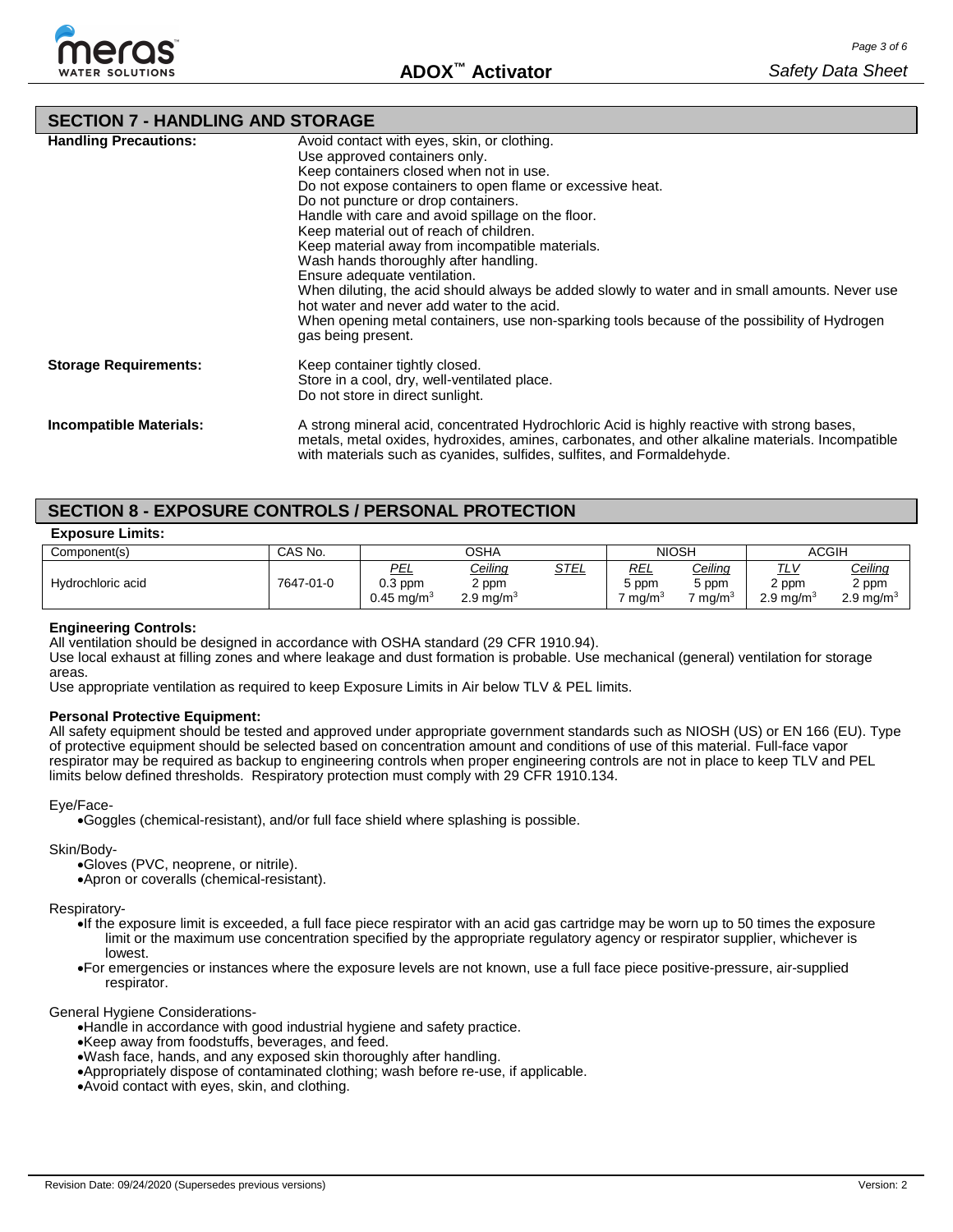

### **SECTION 9 - PHYSICAL AND CHEMICAL PROPERTIES**

| <b>Form: Liquid</b>                               | Vapor Density: Similar to water                                                                                                                                                                                                                                                                                           |  |  |  |  |
|---------------------------------------------------|---------------------------------------------------------------------------------------------------------------------------------------------------------------------------------------------------------------------------------------------------------------------------------------------------------------------------|--|--|--|--|
| <b>Color: Clear</b>                               | Relative Density: 8.76 lbs/gal                                                                                                                                                                                                                                                                                            |  |  |  |  |
| <b>Odor: Pungent</b>                              | <b>Specific Gravity: 1.05</b>                                                                                                                                                                                                                                                                                             |  |  |  |  |
| pH: < 1                                           | <b>Solubility in Water: 100%</b>                                                                                                                                                                                                                                                                                          |  |  |  |  |
| Melting/Freezing Point: 32°F                      | Partition Coefficient (N-Octanol/Water): No data available<br>Auto Ignition Temperature: No data available<br><b>Decomposition Temperature:</b> No data available<br><b>Viscosity:</b> 2.3 mPa.s at $59^{\circ}$ F<br>Volatiles (% By Weight): No data available<br>Volatile Organic Compounds (VOC's): No data available |  |  |  |  |
| Initial Boiling Point and Boiling Range: 212°F    |                                                                                                                                                                                                                                                                                                                           |  |  |  |  |
| <b>Flash Point: N/A</b>                           |                                                                                                                                                                                                                                                                                                                           |  |  |  |  |
| <b>Evaporation Rate: Similar to water</b>         |                                                                                                                                                                                                                                                                                                                           |  |  |  |  |
| Flammability (Solid, Gas): N/A                    |                                                                                                                                                                                                                                                                                                                           |  |  |  |  |
| Upper/Lower Flammability or Explosive Limits: N/A |                                                                                                                                                                                                                                                                                                                           |  |  |  |  |
| Vapor Pressure (Mm Hg): Similar to water          |                                                                                                                                                                                                                                                                                                                           |  |  |  |  |

### **SECTION 10 - STABILITY AND REACTIVITY**

**Reactivity:** Not reactive under normal and ambient conditions

**Chemical Stability:** Stable under normal and ambient conditions.

**Possibility of Hazardous Reactions:** No possibility of hazardous reactions known.

**Conditions to Avoid:** Incompatibilities, flames, ignition sources.

**Incompatible Materials:** A strong mineral acid, concentrated Hydrochloric acid is highly reactive with strong bases, metals, metal oxides, hydroxides, amines, carbonates and other alkaline materials. Incompatible with materials such as cyanides, sulfides, sulfites, and Formaldehyde.

**Hazardous Decomposition Products:** When heated to decomposition, emits toxic Hydrogen Chloride fumes and will react with water or steam to produce heat and toxic and corrosive fumes. Thermal oxidative decomposition produces toxic chlorine fumes and explosive Hydrogen gas.

# **SECTION 11 - TOXICOLOGICAL INFORMATION**

| <b>Routes of Entry:</b>                                                                                                                          | Eyes, skin, ingestion, dermal absorption.                                                                                      |
|--------------------------------------------------------------------------------------------------------------------------------------------------|--------------------------------------------------------------------------------------------------------------------------------|
|                                                                                                                                                  |                                                                                                                                |
| <b>Acute Toxicity:</b><br>Oral Toxicity (LD <sub>50</sub> )-<br>Dermal Toxicity (LD <sub>50</sub> )-<br>Inhalation Toxicity (LD <sub>50</sub> )- | 900 mg/kg (Rabbit)<br>No data available<br>3,124 ppm (1 hr., Rat)                                                              |
|                                                                                                                                                  |                                                                                                                                |
| <b>Primary Eye Irritation:</b>                                                                                                                   | Corrosive. Vapors are irritating and may cause damage to the eyes. Contact may cause severe<br>burns and permanent eye damage. |
| <b>Primary Skin Irritation:</b>                                                                                                                  | Can cause redness, pain, and severe skin burns. Concentrated solutions cause deep ulcers and<br>discolor skin.                 |
| Sensitization:                                                                                                                                   | None known.                                                                                                                    |
| Carcinogenicity:                                                                                                                                 |                                                                                                                                |
| IARC-                                                                                                                                            | Group 3                                                                                                                        |
| ACGIH-                                                                                                                                           | No component of this product present at levels $>=0.1\%$ is identified as a carcinogen or potential<br>carcinogen.             |
| NTP-                                                                                                                                             | No component of this product present at levels $>=0.1\%$ is identified as a carcinogen or potential<br>carcinogen.             |
| OSHA-                                                                                                                                            | No component of this product present at levels $\ge$ 0.1% is identified as a carcinogen or potential<br>carcinogen.            |
| <b>Reproductive Toxicity:</b>                                                                                                                    | Investigated as a tumorigenic, mutagen, reproductive effecter.                                                                 |
| <b>Specific Target Organ Toxicity-</b><br><b>Single Exposure:</b>                                                                                | Respiratory system - Respiratory tract irritant, single exposure, category 3.                                                  |
|                                                                                                                                                  |                                                                                                                                |
| <b>Specific Target Organ Toxicity-</b>                                                                                                           |                                                                                                                                |
| <b>Repeated Exposure:</b>                                                                                                                        | No data available.                                                                                                             |
| <b>Aspiration Hazard:</b>                                                                                                                        | Investigated as a tumorigenic, mutagen, reproductive effecter.                                                                 |

### **SECTION 12 - ECOLOGICAL INFORMATION**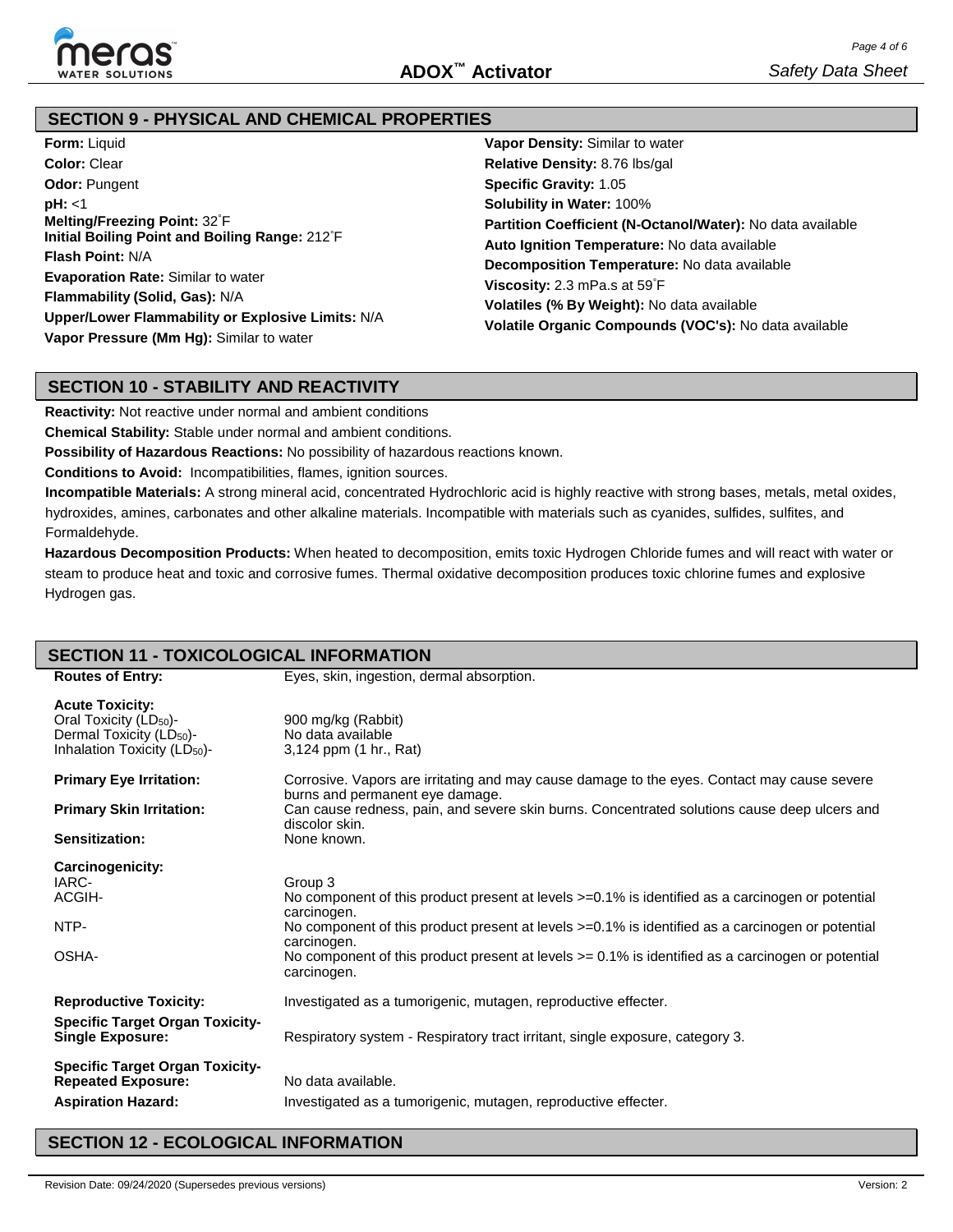| meras                                                                                        |                                                                                                                                                                                                                                                    | Page 5 of 6              |  |  |  |
|----------------------------------------------------------------------------------------------|----------------------------------------------------------------------------------------------------------------------------------------------------------------------------------------------------------------------------------------------------|--------------------------|--|--|--|
| <b>WATER SOLUTIONS</b>                                                                       | ADOX <sup>™</sup> Activator                                                                                                                                                                                                                        | <b>Safety Data Sheet</b> |  |  |  |
| Ecotoxicity:<br>Toxicity to Fish-<br>Toxicity to Daphnia and Other<br>Aquatic Invertebrates- | TLm- Gambusia affinis (Mosquito Fish): 282 mg/l (96 hr.)<br>$LD_{100}$ - Trout: 10 mg/l (24 hr.)<br>$LD50$ - Shrimp: 100-300 ppm (48 hr.), salt water                                                                                              |                          |  |  |  |
| <b>Persistence and Degradability:</b>                                                        | When released into the soil, this material is not expected to biodegrade.                                                                                                                                                                          |                          |  |  |  |
| <b>Bioaccumulation Potential:</b>                                                            | No data available.                                                                                                                                                                                                                                 |                          |  |  |  |
| <b>Mobility in Soil:</b>                                                                     | When released into the soil, this material may leach into groundwater.                                                                                                                                                                             |                          |  |  |  |
| <b>Results of PBT and vPvB</b><br>Assessment:                                                | Not conducted.                                                                                                                                                                                                                                     |                          |  |  |  |
| <b>Other Adverse Effects:</b>                                                                | US Regulations (CERCLA) require reporting spills and releases to soil, water and air in excess of<br>reportable quantities. The toll free number for the US Coast Guard National Response Center is<br>(800) 424-8802.<br>Harmful to aquatic life. |                          |  |  |  |

### **SECTION 13 - DISPOSAL CONSIDERATIONS**

| <b>Recommendation:</b>  | Hazardous wastes shall be managed responsibly.<br>Contact a licensed professional waste disposal service to dispose of this material.<br>Do not allow product to reach the sewage system.<br>Disposal must comply will local, state, and federal regulations.<br>Do not discharge effluent containing this product into lakes, streams, ponds, estuaries, oceans, or<br>other waters unless in accordance with the requirements of an NPDES permit. |
|-------------------------|-----------------------------------------------------------------------------------------------------------------------------------------------------------------------------------------------------------------------------------------------------------------------------------------------------------------------------------------------------------------------------------------------------------------------------------------------------|
| <b>Cleansing agent:</b> | Water should be used as a cleansing agent to rinse containers and/or soiled PPE. Treat rinsate<br>water as hazardous waste and dispose of it accordingly.                                                                                                                                                                                                                                                                                           |

# **SECTION 14 - TRANSPORTATION INFORMATION**

**US DOT**

UN Number: 1789 Class: 8 Packing Group: II Proper Shipping Name: Hydrochloric acid, solution Poison Inhalation Hazard(s): N/A Marine Pollutant: No.

### **IMDG**

UN Number: 1789 Class: 8 Packing Group: II EMS-No.: F-A, S-B Proper Shipping Name: Hydrochloric acid, solution

### **IATA**

UN Number: 1789 Class: 8 Packing Group: II Proper Shipping Name: Hydrochloric acid, solution



# **SECTION 15 - REGULATORY INFORMATION**

# **EPA Registration No.:** N/A

**Cal DPR Registration No.:** N/A

|                                  |           | <b>EPCRA EHS</b> |           | <b>CAA 112r</b><br><b>CERCLA HS</b> |          | EPCRA 313 | <b>Prop 65 Listed</b> |
|----------------------------------|-----------|------------------|-----------|-------------------------------------|----------|-----------|-----------------------|
| <b>Listed Hazardous Chemical</b> | CAS No.   | RQ (lbs)         | TPQ (lbs) | RQ (lbs)                            | TQ (lbs) |           |                       |
| Hydrochloric Acid (<37% conc.)   | 7647-01-0 | N/A              | N/A       | 5000                                | N/A      | N/A       | No                    |



**CORROSIV**